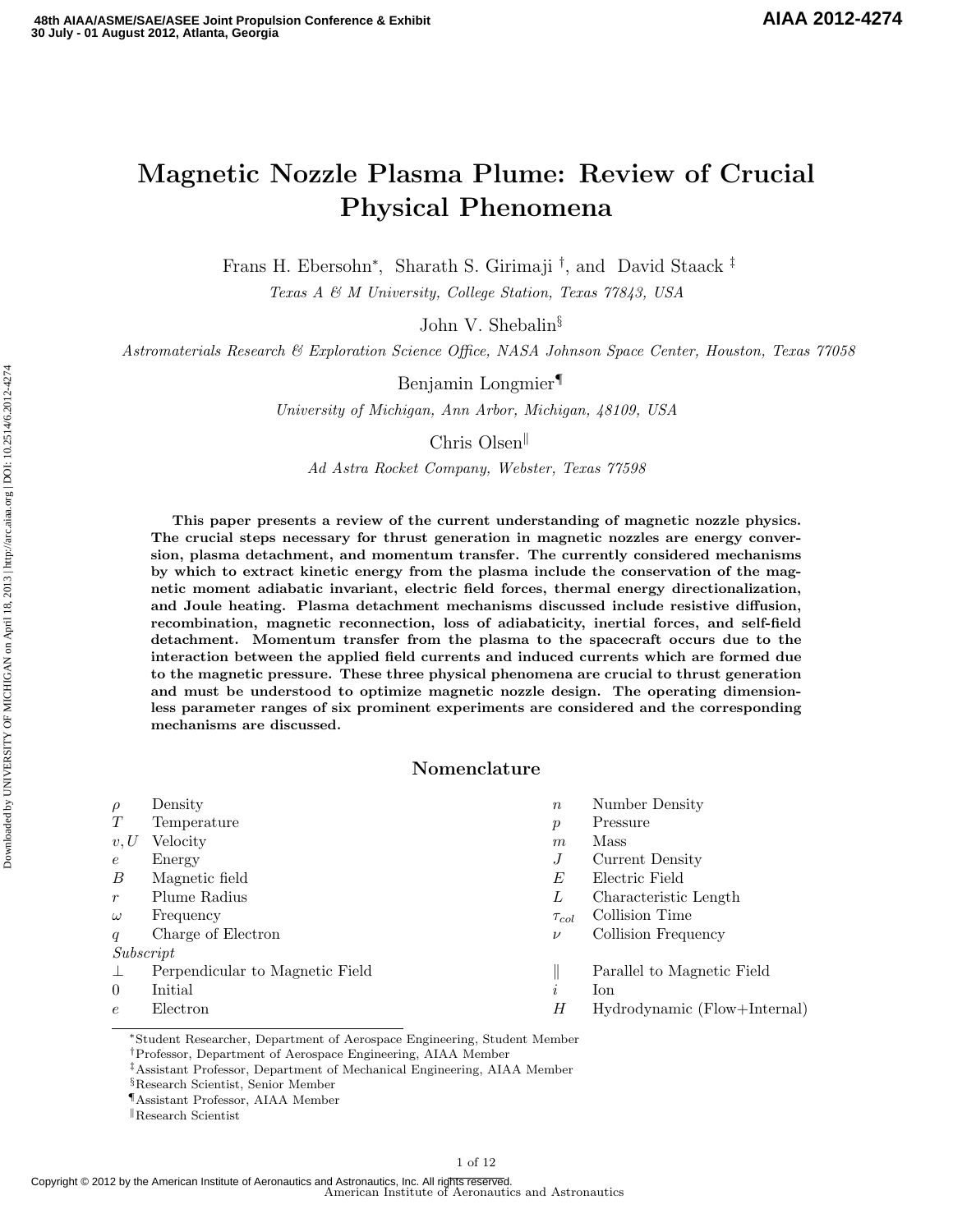- $c$  Cyclotron  $k$  Kinetic
- $p$  Plasma f Flow Characteristic

# I. Introduction

Electric propulsion can produce thrust by electrically heating propellant, electrostatically accelerating charged particles, or manipulating the flow of charged particles with electromagnetic fields. Recent developments in this discipline have come to incorporate magnetic nozzles for the purpose of plasma flow control. Electric propulsion systems utilizing magnetic nozzles are classified as electromagnetic propulsion methods and include magnetoplasmadynamic thrusters (MPD's), helicon thrusters,  $1, 2$  and the VAriable Specific Impulse Magnetoplasma Rocket (VASIMR).<sup>3,4</sup> These advanced propulsion methods are necessary to meet requirements of future space missions and are designed to produce high specific impulse and greater thrust than current electric propulsion systems. The desired operational regime of electromagnetic propulsion systems is seen in Figure 1. Magnetic nozzles are set to be an intricate part of these future propulsion methods and the crucial physics must be understood for optimal design.



Figure 1. Specific impulse and thrust comparison for space propulsion methods

Magnetic nozzles are functionally similar to De Laval nozzles. They achieve thrust by converting thermal energy or non-directional kinetic energy to directed kinetic energy. The comparison between De Laval nozzles and magnetic nozzles is shown in Figure 2. The virtue of magnetic nozzles lies in minimizing contact between the high temperature plasma and surfaces while also providing additional mechanisms for thrust generation by plasma-field interaction. The ability to vary the magnetic field topology also gives magnetic nozzles versatility which is not possible in De Laval nozzles.

The physics of magnetic nozzle plasma flow is inherently complex, the magnetic fields must confine plasma to the correct configuration to produce kinetic energy while also ensuring efficient detachment from the closed applied magnetic field lines which tend to pull the plasma back to the spacecraft. Three key steps are required to produce thrust in magnetic nozzles:

- 1. Conversion of magnetoplasma energy to directed kinetic energy
- 2. Efficient plasma detachment
- 3. Momentum transfer from plasma to spacecraft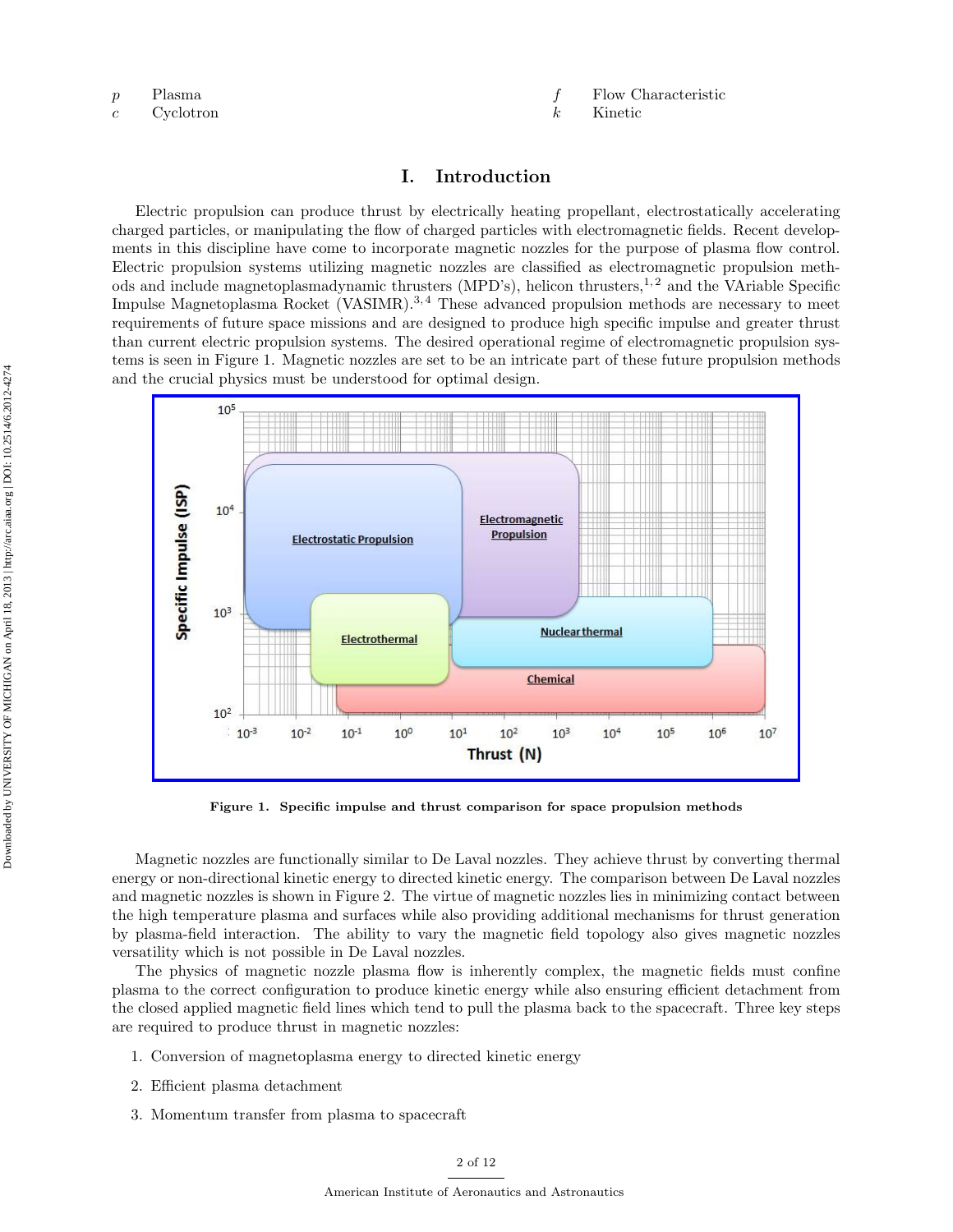

Figure 2. De Laval nozzle compared to magnetic nozzle

These steps impose conflicting requirements of confinement and detachment which present the primary challenge in magnetic nozzle design. The physics of these key processes are intimately coupled and must be understood to optimize magnetic nozzle design.

This paper presents a literature survey of the crucial physics of plasma flow in magnetic nozzles. Findings and advances on this topic will be consolidated, summarized, and analyzed to define the current status of magnetic nozzle theory while outlining areas in which additional work is required. The regimes in which the discussed magnetic nozzle physics are relevant will also be defined.

Section II, III, and IV of this paper discuss energy transfer, detachment, and momentum transfer respectively. Section V discusses operational regimes and Section VI concludes the paper.

# II. Energy Transfer Physics

An outline of magnetic nozzle energy exchange mechanisms and the respective modes between which energy is transfered is shown below.

- 1. Conservation of magnetic moment adiabatic invariant:  $v_{\perp} \rightarrow v_{\parallel}$
- 2. Electric field acceleration:  $e_{electron} \rightarrow e_{ion}$
- 3. Directionalizing of thermal energy:  $e_{thermal} \rightarrow e_{kinetic}$
- 4. Joule heating:  $e_{field} \rightleftharpoons e_H$

The plasmadynamics of magnetic nozzles is a complex interplay of fluid dynamics and electromagnetism and although these mechanisms are considered separately in the following sections they are coupled. The separation of mechanisms is done in an attempt to provide physical insight on this complex system.

#### 1. Conservation of adiabatic invariant

The magnetic moment of a particle,  $\mu_m = \frac{mv_\perp^2}{2B}$ , is an adiabatic constant of motion if  $\Delta B << B$  over a single period of cyclotron motion. The conditions for adiabaticity may be represented by the relations shown in Equation 1. The most often used condition describes the ratio of the Larmor radius,  $r_L = mv_{\perp}/(qB)$ , to the characteristic length scale of the magnetic field change defined  $1/|\frac{\nabla B}{B}|$ .

$$
\dot{B} \ll B\omega_c \quad or \quad \nabla_{\parallel}B \ll B\frac{v_{\parallel}}{\omega_c} \quad or \quad r_L \left|\frac{\nabla B}{B}\right| \ll 1 \tag{1}
$$

3 of 12

American Institute of Aeronautics and Astronautics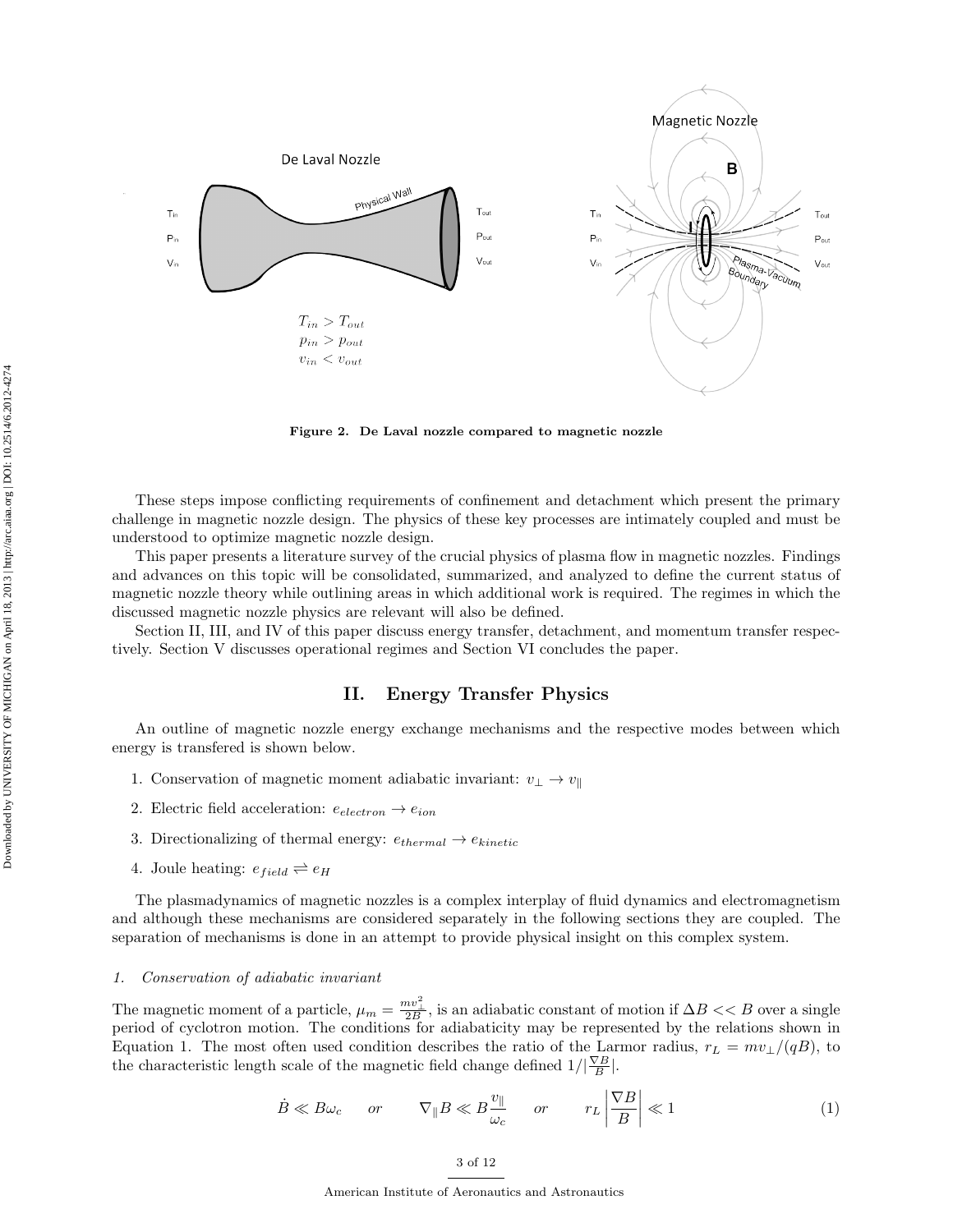To further describe the adiabatic energy exchange a simplified energy equation for an isentropic, collisionless, and equipotential plasma is assumed.

$$
K_{total} = K_{\perp} + K_{\parallel} = \frac{mv_{\perp}^2}{2} + \frac{mv_{\parallel}^2}{2} = constant \tag{2}
$$

It is evident from these conservation equations that a decrease in magnetic field strength results in an increase of velocity parallel to the magnetic field. This behavior is similar to the familiar physics of magnetic mirrors. Combining these equations results in the following relationship for the velocity parallel to the magnetic field.

$$
v_{\parallel} = \sqrt{v_{total}^2 - 2\mu_m B/m} \tag{3}
$$

Additional insight can be gained by assuming a flow which is initially dominated by perpendicular velocity that gradually flows into a region with a very small magnetic field,  $B \approx 0$ . The downstream velocity for this flow is shown below and represents the complete conversion of energy associated with the magnetic moment to parallel kinetic energy.

$$
v_{\parallel,max} = \sqrt{2\mu_m B_0/m} \tag{4}
$$

The above description is a simplified representation of complex physics which is presented by Nagatomo,<sup>5</sup> Kosmahl,<sup>6</sup> and Sercel.<sup>7</sup> The exchange of energy is driven by a force  $F_{\mu} = -(\mu_m \mathbf{B} \cdot \nabla)\mathbf{B}$  which may be simplified in the magnetic field direction to be  $m\dot{v}_{\parallel} = -\mu_m \nabla_{\parallel} B$ .

The VASIMR propulsion system proposes energy generation primarily by this mechanism and has shown promising results. $3, 4, 8–10$  Theoretical, computational, and experimental efforts have studied and demonstrated the thrust production capabilities of this mechanism.<sup>5–7,9,10</sup> It should also be noted that a study of single particle motion with Lagrangian mechanics leads to a more general conserved adiabatic variable.<sup>11</sup>

# 2. Electric Field Acceleration

Electric field acceleration may be driven by the formation of ambipolar fields<sup>12</sup> or double layers.<sup>1, 13</sup> These mechanisms are a result of the high mobility of electrons compared to ions. This increased mobility is characterized by the thermal velocity,  $v_{th} = \sqrt{k_B T / m}$ . In expanding magnetic nozzles the mobile electrons establish an electron pressure gradient ahead of the slow ions. To maintain quasineutrality an electric field is established which accelerates ions and slows down electrons. This results in an exchange of energy between the electron thermal velocity and the ion flow velocity.

Although both ambipolar acceleration and double layer acceleration are driven by similar physics they are distinctly different. Double layers are characterized by a potential difference over a few Debye lengths while the potential difference for ambipolar effects may be on the order of the system's dimensions. Ambipolar acceleration has been studied computationally<sup>14</sup> and has shown encouraging results in experiments.<sup>12, 15</sup> Acceleration due to double layers has also been shown experimentally.<sup>1, 13</sup> It is important to note also that fast electron diffusion may cause plume divergence leading to thrust losses.

#### 3. Directionalizing thermal energy

Kinetic energy may be gained by directionalizing thermal energy. De Laval nozzles direct thermal motion into the axial direction through a converging-diverging physical wall. Magnetic nozzles do so by confining the plasma to a desired geometry with a strong guiding field. The physics of energy conversion is based on hydrodynamics while the geometry of the magnetic nozzle is determined by plasma-field interaction. This implies that relationships based on hydrodynamics similar to those in de Laval nozzle analysis can be used to analyze this energy conversion if negligible losses occur in establishing the magnetic wall.

The most basic condition for confinement in relation to thermal forces is characterized by the ratio of the fluid pressure to the magnetic pressure shown in Equation 5.

$$
\beta_p = \frac{nk_B T}{B^2 / 2\mu_0} < 1\tag{5}
$$

If this relation is satisfied the magnetic pressure is stronger than the thermal pressure and confinement is possible but not guaranteed. Confinement of the plasma may also require the formation of a current layer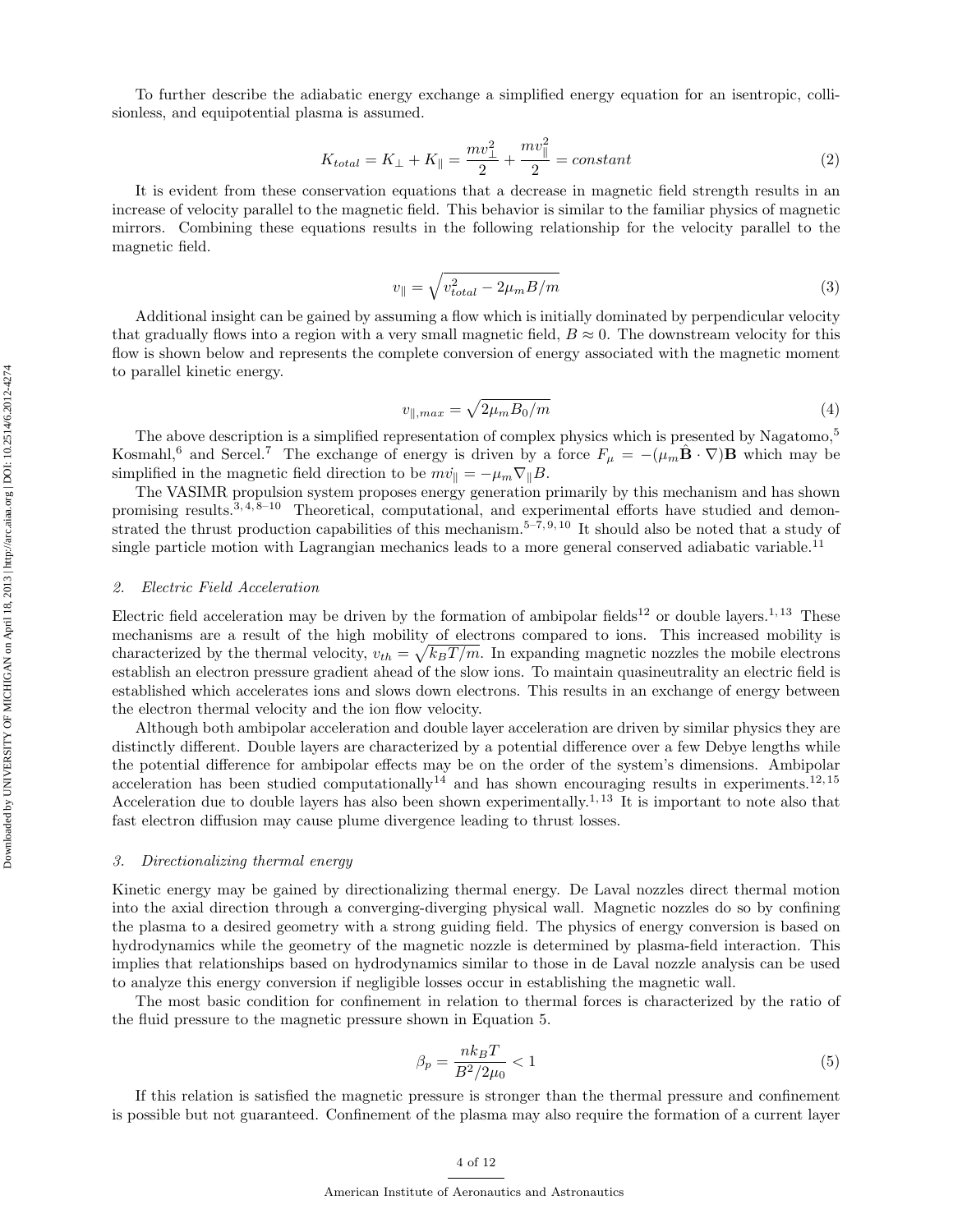at the plasma-vacuum boundary.16, 17 Diffusive and convective processes may degrade the current layer and must be understood to characterize the losses due to non-ideal confinement.

The physics of converting thermal energy to kinetic energy through the use of a magnetic nozzle has been demonstrated experimentally and computationally.5, 15, 16, 18, 19 Kuriki<sup>15</sup> performed experiments and showed results which matched more closely with isentropic expansion models than with a magnetic moment conservation model. Kuriki<sup>15</sup> also presents a magnetic nozzle Bernoulli's equation comprised of the ion and electron energy equations coupled by an electric potential. Although this gives physical insight, it does not provide a complete description of the various energy exchange mechanisms prevalent in magnetic nozzles. It should be clarified that for the discussed hydrodynamic energy conversion ion thermal energy will primarily be converted to ion axial kinetic energy.

#### 4. Joule Heating

Energy exchange can also occur between the electromagnetic field and the hydrodynamic field. This exchange is best demonstrated by the MHD energy equation shown below:

$$
\frac{\partial e_H}{\partial t} + \nabla \cdot \left[ \mathbf{U}(e_H + p) - k \nabla T + \mathbf{U} \cdot \underline{\tau} \right] = \mathbf{J} \cdot \mathbf{E}
$$
 (6)

The term on the right of Equation 6 represents the Joule heating and characterizes the energy gained by the fluid due to the energy lost by the electromagnetic field. This same term appears with an opposite sign in the energy equation for the electromagnetic field.

$$
\frac{1}{2}\frac{\partial}{\partial t}\left(\epsilon_0 \mathbf{E}^2 + \frac{1}{\mu_0} \mathbf{B}^2\right) + \nabla \cdot \left[\frac{1}{\mu_0} \mathbf{E} \times \mathbf{B}\right] = -\mathbf{J} \cdot \mathbf{E}
$$
\n(7)

The gain(loss) of energy by the fluid should be maximized(minimized). This relationship is complex and is coupled with the already mentioned methods, it is mentioned here primarily to illustrate the energy exchanges that may occur between electromagnetic and fluid fields.

# III. Plasma Detachment

For magnetic nozzles to produce thrust the directed kinetic energy must detach from the applied field. Plasma detachment mechanisms have become central to magnetic nozzle design in an effort to minimize losses due to electromagnetic drag forces and divergence of the plasma plume. Plasma detachment methods can be divided into three categories: collisional, collisionless, and magnetic reconnection detachment.

# A. Collisional detachment

Collisional detachment may be achieved through resistive diffusion across magnetic field lines<sup>20–22</sup> and recombination of the ions and electrons. $23, 24$ 

#### 1. Resistive diffusion

Resistive diffusion has been suggested as a means to achieve detachment and is governed by the cross field diffusion of plasma.<sup>20</sup> Resistive detachment exhibits conflicting requirements of initial confinement necessary for the correct nozzle geometry and eventual cross field diffusion to ensure detachment. The resistive drag must also be minimized. Moses<sup>20</sup> defines conditions to ensure this duality is satisfied for resistive detachment in an adiabatically cooling plasma plume. It is suggested that a gradually diverging magnetic field is preferred to ensure resistive detachment.

The magnetic Reynolds number,  $Re_m = UL/\eta$  is used to quantify the confinement of a plasma in a magnetic nozzle. For high values,  $Re_m > 1000$ , the resistive diffusion is negligible compared to convective effects and confinement is achieved. For intermediate values,  $1 < Re<sub>m</sub> < 1000$ , diffusion is important and the plasma may move across magnetic field lines. High values of  $Re<sub>m</sub>$  are required for confinement while intermediate to low numbers are required for detachment.<sup>22, 25</sup> It is important to note that although the magnetic Reynolds number provides insight on the diffusive behavior, quantitative comparisons should be done with caution due to the ambiguity of the scale length choice. Magnetic Reynolds numbers are best used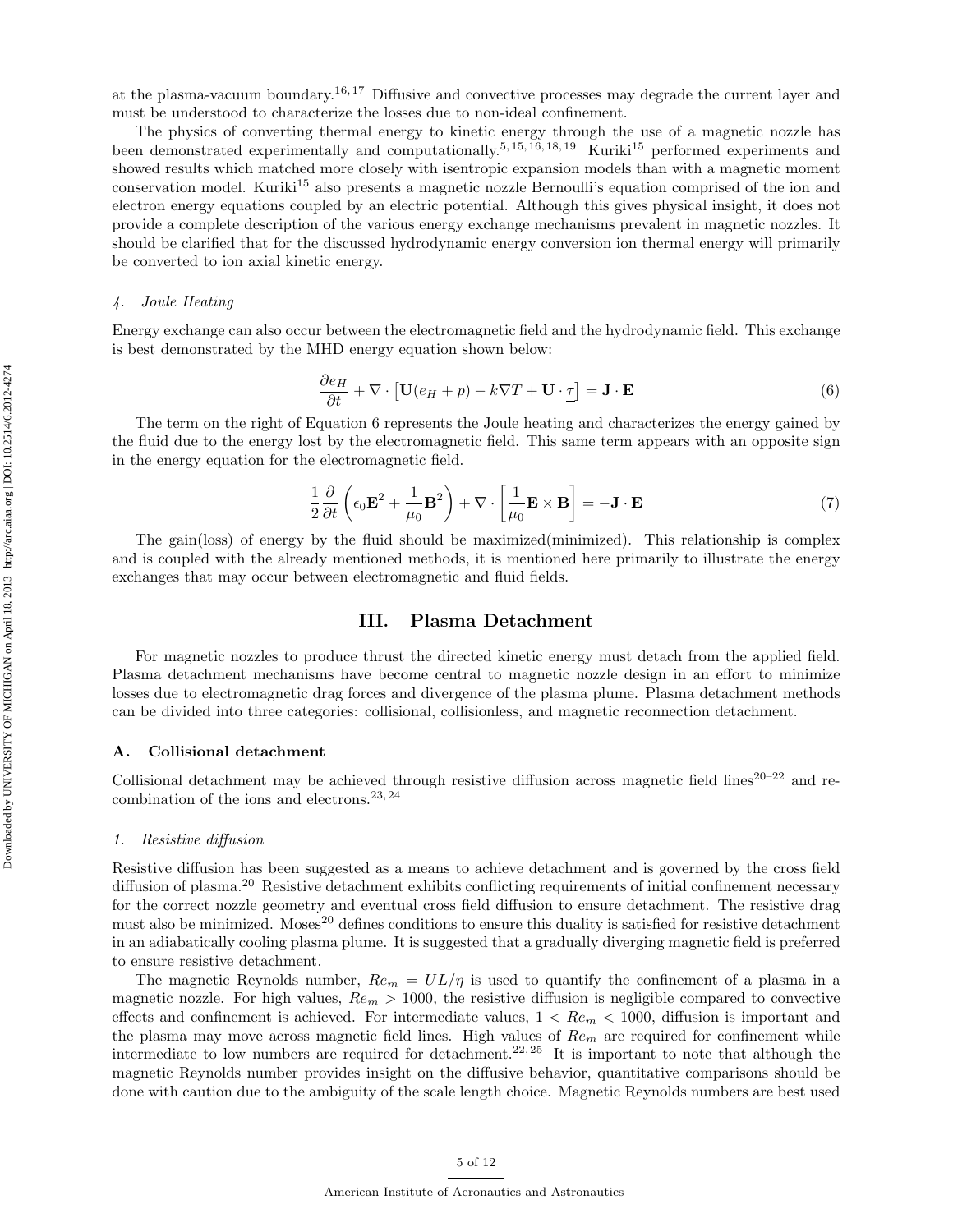for qualitative comparison and can only be used for quantitative comparison in systems which are physically and geometrically similar.

Predicting the extent at which plasma diffuses across a magnetic barrier has been studied and suggests that plasma may exhibit anomalous resistivity several orders of magnitude greater than predicted by classical plasma theory and Bohm diffusion.<sup>26</sup> The presence of anomalous resistivity should thus be considered for computational studies. As a means to achieve detachment resistive diffusion has been largely considered as ineffective due to the adverse affects it would have on thrust production and likely divergent detachment that would occur.<sup>27</sup> Resistive effects however can not be ignored as they may still be important experimentally. Far-field detachment due to resistive effects may also be attractive particularly near the nozzle centerline where the travel time for particle confinement may be large compared to the collision time.

#### 2. Recombination

Recombination achieves detachment by the formation of neutral particles which are no longer affected by the magnetic fields. Creation of neutrals is driven primarily by three body recombination in which two like charged particles and one unlike particle interact with one another forming a neutral and an energized particle. Recombination requires a sufficiently high electron-ion collision frequency,  $\nu_{ei}$ , to be considered an effective means of detachment. Although initial analysis of recombination as a means for detachment are not encouraging, recombination rates can be increased by sharply decreasing magnetic field configurations or rapid cooling of electrons in the expanding nozzle.<sup>23, 24</sup>

#### B. Collisionless Detachment

Collisionless detachment has been the focus of most research due to the anticipated convergent detachment. The primary means for achieving collisionless detachment are due to loss of adiabaticity, electron inertial effects,  $8, 27-32$  and induced magnetic field effects.<sup>2, 27, 31–39</sup>

### 1. Loss of adiabaticity

Detachment due to the loss of adiabaticity occurs when the conditions of Equation 1 are violated and the plasma effectively becomes demagnetized. The third condition relating the Larmor radius of the particle to the characteristic length of magnetic field changes is the most often used of these to quantify detachment. Demagnetization implies that particles are no longer forced to have orbits which are bound to single field lines. This behavior can best be visualized by imagining a particle which starts an orbit around one field line but then during this orbit encounters a drastically different magnetic field which alters the previous orbit.

Loss of adiabaticity is specific to each species with ions more likely to become demagnetized than electrons due to their significantly larger Larmor radii. Theory predicts that the loss of adiabaticity of ions alone does not ensure detachment due to the formation of electric fields between the bound electrons and the detached streaming ions.27–29, 31, 32, 40 Detachment in this particular complex scenario is referred to as inertial detachment and will be discussed in the following section. Loss of adiabaticity describes a scenario for detachment of individual plasma species, $^{41}$  but only guarantees detachment for the plasma as whole when both species are demagnetized.<sup>27, 31, 32, 40</sup> Detachment due to the loss of adiabaticity can also be studied through the more complex Lagrangian invariant which defines distinct regions in which charged particles may be found.<sup>11</sup>

#### 2. Inertial Detachment

As introduced in the previous section inertial detachment concerns the scenario when a only a single species becomes demagnetized and an electric field is established to maintain quasineutrality. Detachment of the plasma may still be achieved by the system of particles having enough inertia to overcome the confining magnetic field forces. A hybrid Larmor radius based on a hybrid particle mass,  $m_H = \sqrt{m_e M_I}$ , is introduced to better examine this behavior. Detachment in this scenario can be imagined as the drift of a hybrid electronion particles. The ratio of the magnetic inertia to the flow inertia is characterized by the non-dimensional parameter shown in Equation 8.28, 29, 31

$$
G \approx \frac{eB_z}{m_e} \frac{eB_z}{M_i} \frac{r_0^2}{u_0^2} \tag{8}
$$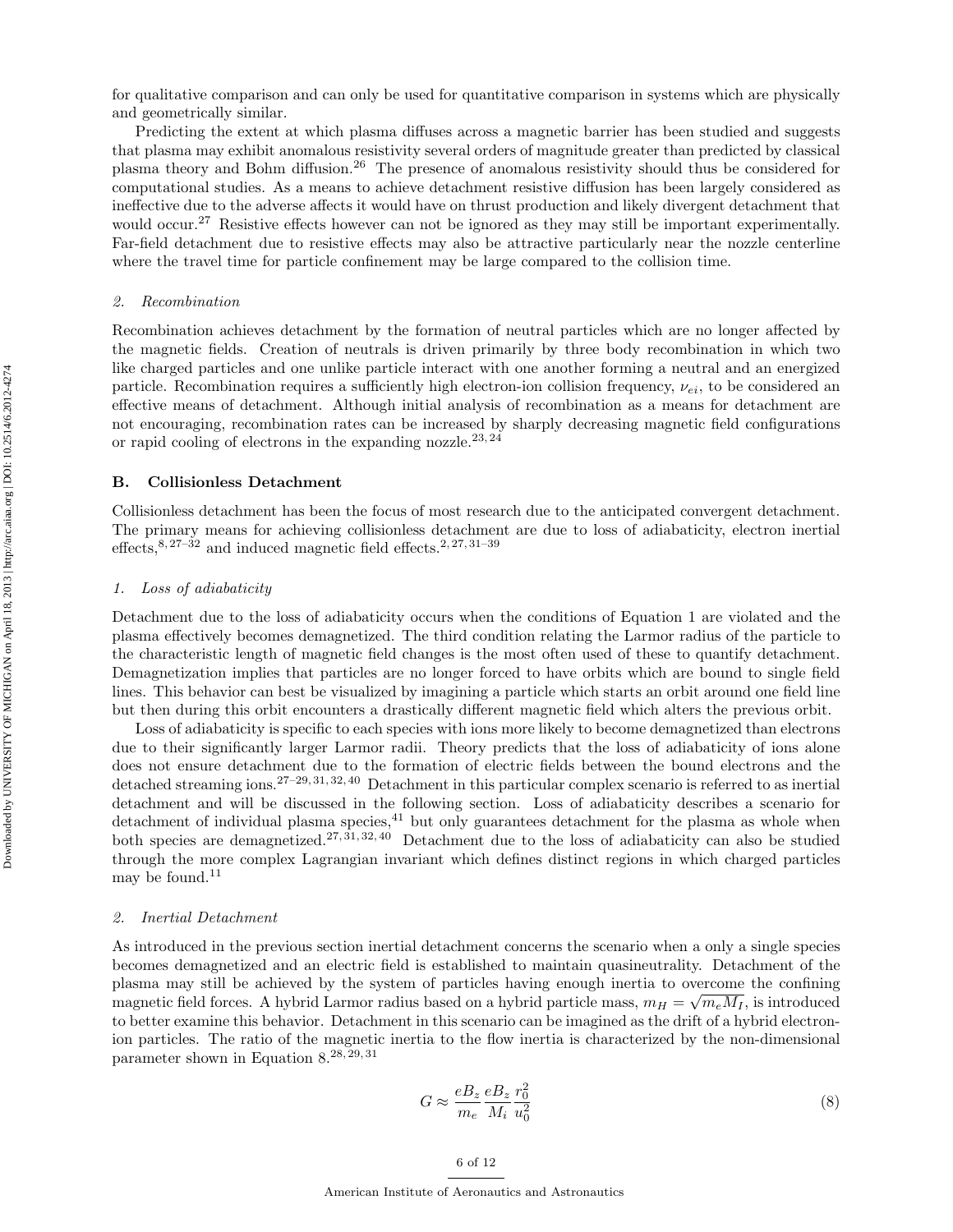Significant theoretical and computational study has been done to characterize the effectiveness of inertial detachment with some suggesting demagnetization based on the hybrid Larmor radius as an effective means for detachment<sup>28–30, 39</sup> and others suggesting only demagnetization of electrons effectively achieves detachment.27, 31, 32, 40

The condition for the detachment of the hybrid Larmor radius particle has been shown in a study by Little to be  $G^{-1/2}|\frac{\nabla B}{B}| = .5^{39}$  It has also been shown that imposing an initial azimuthal velocity will significantly increase detachment efficiency and decrease nozzle divergence.<sup>30</sup> The analysis by Hooper<sup>28</sup> has been criticized by Ahedo<sup>32</sup> due to the simplifying assumptions made, particularly that of ambipolarity.

Contrary to some theoretical and computational results, recent experiments have shown that detachment may occur even with only ion demagnetization.<sup>42</sup> Numerical simulations related to VASIMR have also shown detachment occurring due to ion demagnetization.<sup>8</sup> Detachment by inertial means is often referred to as the "lower limit" of detachment which can be enhanced by other detachment mechanisms.

### 3. Induced field detachment

Detachment through the use of induced magnetic fields is possible by either stretching the magnetic field lines to infinity or by canceling out the applied fields and thereby demagnetizing the plasma. Induced field detachment effectiveness can be studied by the currents which create these fields.

Magnetic field stretching occurs when the plasma kinetic energy exceeds the magnetic energy or equivalently when the plasma fluid velocity exceeds the Alfven velocity. This is characterized by the nondimensional parameter shown in Equation 9.

$$
\beta_f = \frac{\rho u^2 / 2}{(B^2 / 2\mu_0)} > 1\tag{9}
$$

When this condition is satisfied the fluid is considered to be super-Alfvénic and is traveling faster than the rate at which changes in the magnetic field affect the flow. As a result of this behavior, magnetic field lines get dragged to infinity preserving frozen-in flow.33, 34 The currents required to produce super-Alfvénic detachment are paramagnetic which results in convergent detachment but produce thrust losses due to attractive forces between the applied field and induced field currents.<sup>27, 33, 34</sup> Studies have shown that sub- to super-Alfvénic transition can minimize detachment losses with a slowly diverging magnetic field. An experimental study has suggested detachment behavior due to  $B_f > 1$  rather than ion demagnetization and shows agreement with computational results.<sup>34, 36, 38</sup> Field line stretching however could not be measured. Other experimental and computational results have also demonstrated super-Alfvénic detachment and have identified a mechanism for self-collimation of the plasma plume.<sup>2</sup>

The cancellation of the applied field by the induced field is referred to as self-demagnetization and occurs due to the formation of diamagnetic currents in the plasma. These currents create an axial accelerating force.<sup>40</sup> The diamagnetic currents that drive this detachment are favorable for momentum transfer to the spacecraft, but create a divergent plume. The configuration of magnetic field lines to achieve this form of detachment are similar to those that would be seen in magnetic reconnection detachment. Selfdemagnetization detachment has been demonstrated computationally.<sup>27, 40</sup>

#### C. Magnetic Reconnection

Magnetic reconnection is a widely studied problem in plasma physics but has not been sufficiently studied when relating to plasma propulsion detachment scenarios. Phenomenon exhibiting magnetic reconnection physics relevant to plasma detachment are evident in coronal mass ejections and magnetic confinement fusion experiments.<sup>43</sup>

The most elementary description of magnetic reconnection is shown in Figure 3. An initial configuration of two magnetic field lines, (1), has a finite diffusion across the magnetic field lines, (2), which eventually leads the magnetic field lines to tear and reconnect into a new configuration (3) of lower energy.<sup>44</sup> The reconfiguration of the magnetic field lines allows plasma flows which under the previous configuration were not possible. This characteristic of magnetic reconnection is particularly attractive for magnetic nozzle detachment because it allows magnetic islands to form which separate from the applied field.

An example of possible reconnection field configurations in magnetic nozzles is shown in Figure 4. The initial field is that of a a dipole or solenoid magnetic field. The magnetic reconnection configuration depends on the strength and direction of the induced field which results from induced currents that can be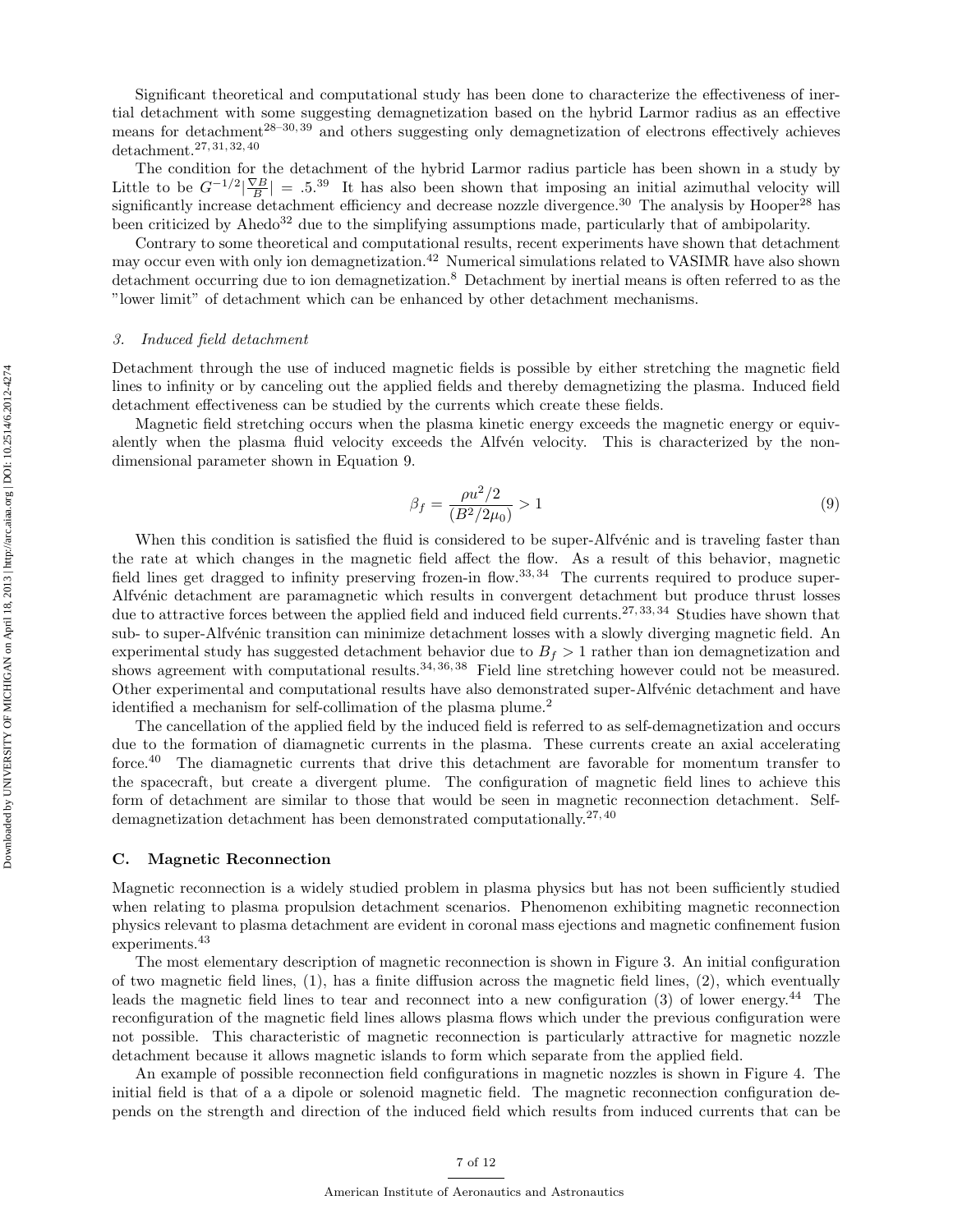

Figure 3. Magnetic field line reconnection



Figure 4. Possible magnetic field line reconnection configurations in magnetic nozzles

diamagnetic or paramagnetic. The diamagnetic current configuration is particularly intriguing because the interaction between the applied field currents and the induced field currents would result in a repulsive force which produces thrust. Magnetic reconnection is an inherently transient phenomenon which requires time-dependent numerical methods to study.

# IV. Momentum Transfer

The momentum change as a result of energy conversion and plasma detachment must be transferred back to the spacecraft. The mechanisms for momentum transfer in the absence of a physical wall are governed by the Lorentz force. Looking specifically at the  $J \times B$  terms and assuming non-relativistic flows defines two momentum transfer mechanisms by the magnetic pressure and magnetic field convection.

$$
\mathbf{J} \times \mathbf{B} = -\nabla \frac{\mathbf{B}^2}{2\mu_0} + \frac{1}{\mu_0} (\mathbf{B} \cdot \nabla) \mathbf{B}
$$
 (10)

As discussed previously the magnetic pressure can confine the plasma and results in the formation of a current layer at the plasma vacuum edge. It has been shown that the forces between the currents induced in the plasma plume and currents which create the magnetic nozzle are the primary mechanisms by which momentum is transfered between the spacecraft and the plasma.<sup>27, 31, 32, 37, 39</sup> Induced currents are created throughout the plume due to the motion of the plasma and are primarily azimuthal due to the axisymmetry of the nozzle. The resulting currents can be either diamagnetic, opposing the applied field, or paramagnetic, increasing the applied field. Diamagnetic currents create a repulsive force which is desirable for thrust while paramagnetic currents create an attractive force resulting in drag on the plasma. Diamagnetic currents are desirable for producing thrust while paramagnetic currents can produce convergent flow by creating convergent field lines.

Paramagnetric and diamagnetic currents may exist simultaneously in a plasma due to diamagnetic surface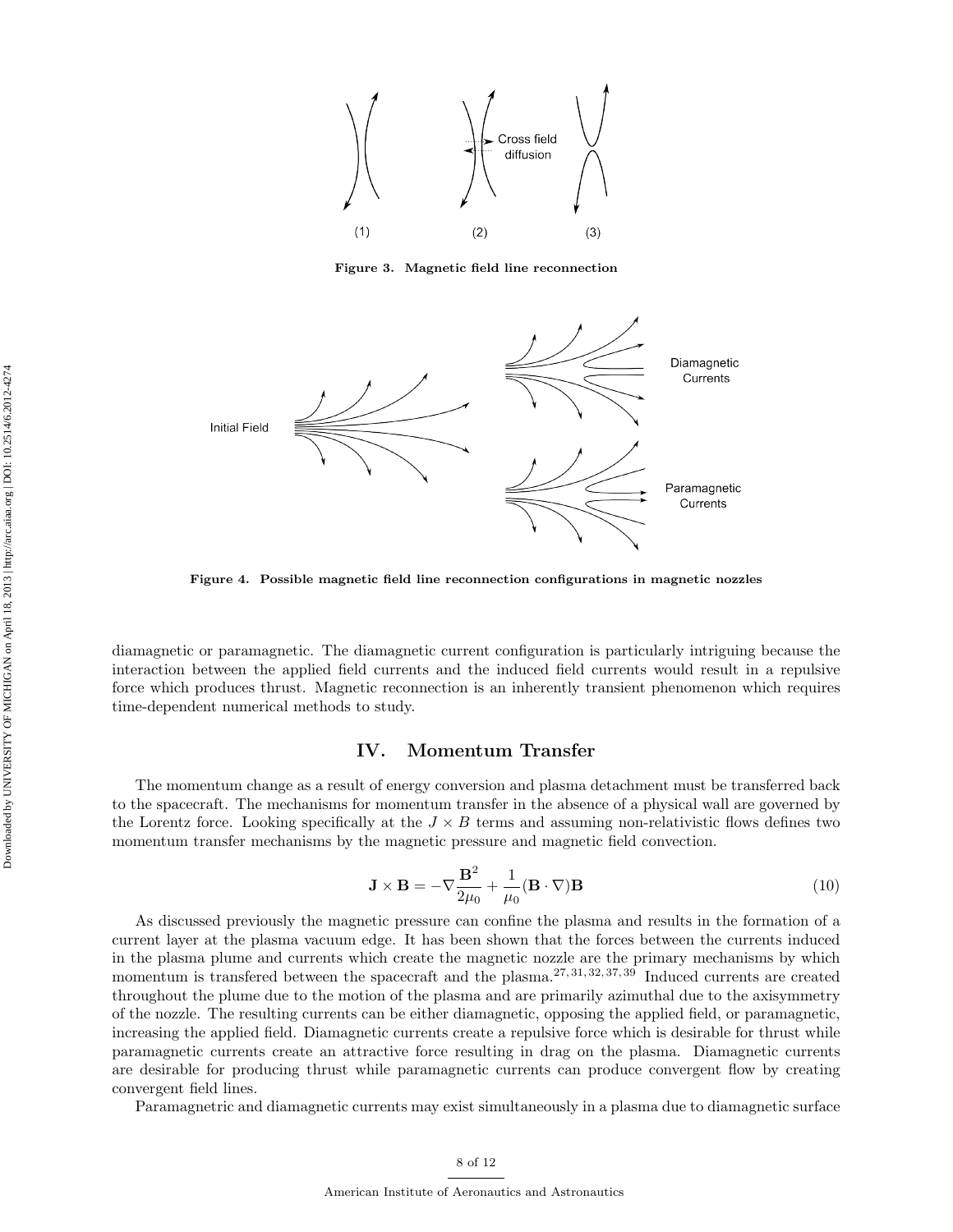currents and paramagnetic volumetric currents.<sup>27, 31, 39</sup> To produce thrust under these conditions the force per unit length due to the diamagnetic surface currents must exceed that of the paramagnetic volumetric currents. This relationship has been showed computationally and suggests that thrust generation may occur even in the presence of paramagnetic currents.<sup>39</sup>

To provide insight on this process we quote Little et al., "surface currents are induced that effectively act as a magnetic wall that confines the expanding plasma and transmits momentum from the plasma to the applied field coil through their mutual interaction."<sup>39</sup> Thus the notion of the confining magnetic pressure and the induced currents are intimately connected and provide the means for momentum transfer between the spacecraft and the plasma.

# V. Operating Regimes of Magnetic Nozzles

Numerous physical mechanisms in the thrust generation process have been presented based on a review of magnetic nozzle physics literature. A summary of parameters which characterize some of these physical processes are shown in Table 1.

| <b>Physical Mechanism</b>        | Parameter                             |  |  |  |
|----------------------------------|---------------------------------------|--|--|--|
| Adiabaticity                     | $r_L \nabla B / B $                   |  |  |  |
| Recombination                    | $\nu_{ei}$                            |  |  |  |
| Confinement by Magnetic Pressure | $=\frac{nk_BT}{B^2/2\mu_0}$           |  |  |  |
| Resistive Detachment             | $Re_m = UL/\eta$                      |  |  |  |
| Inertial Detachment              | $\xi = G^{-1/2}  \frac{\nabla B}{R} $ |  |  |  |
| Super-Alfvénic Detachment        | $\beta_k = \rho u^2 / (B^2 / \mu_0)$  |  |  |  |

#### Table 1. Characteristic parameters of physical mechanisms

We have also compiled Table 2 in the Appendix as a reference to experiments which have studied magnetic nozzle physics. Table 2 is by no means an exhausted list, but outlines the general parameter regimes in which some typical magnetic nozzle experiments operate. The numbers shown are calculated using equations from the NRL formulary<sup>45</sup> and are based on a single point in the flow. As such, the values throughout the nozzle may easily vary by an order of magnitude. The table is included to give a general idea of the regimes and how they vary between magnetic nozzle propulsion devices and brief comments about each are given in the following subsections.

# A. Variable Specific Impulse Magnetoplasma Rocket

The VASIMR experiment heats ions by Ion Cyclotron Resonance Heating (ICRH) which then enter a magnetic nozzle configuration. Energy conversion by the conservation of the adiabatic invariant and ambipolar acceleration has been shown.<sup>3, 4, 9, 12</sup> Detachment has been demonstrated and the responsible mechanism is currently being determined.<sup>9</sup> Efficiency and thrust of the device have been determined and show encouraging results.<sup>10</sup>

### B. High Power Helicon

The High Power Helicon (HPH) is an experiment performed by Winglee et al.<sup>2</sup> in which a plasma produced by a helicon source flows through a magnetic nozzle. This experiment showed both collimation of the plasma plume by a magnetic nozzle and self-collimation due to super-Alfvénic flow. The acceleration of the plasma in the nozzle is attributed to directionalizing of thermal energy.

#### C. Detachment Demonstration Experiment

The Detachment Demonstration EXperiment (DDEX) studies plasma produced by a pulsed plasma washer gun under the influence of a magnetic nozzle.<sup>35, 36, 38</sup> Detachment is demonstrated, suggesting super-Alfvénic detachment as the driving mechanism. Super-Alfvénic flow,  $\beta_f > 1$ , is shown at the detachment location, but field line stretching is not measured.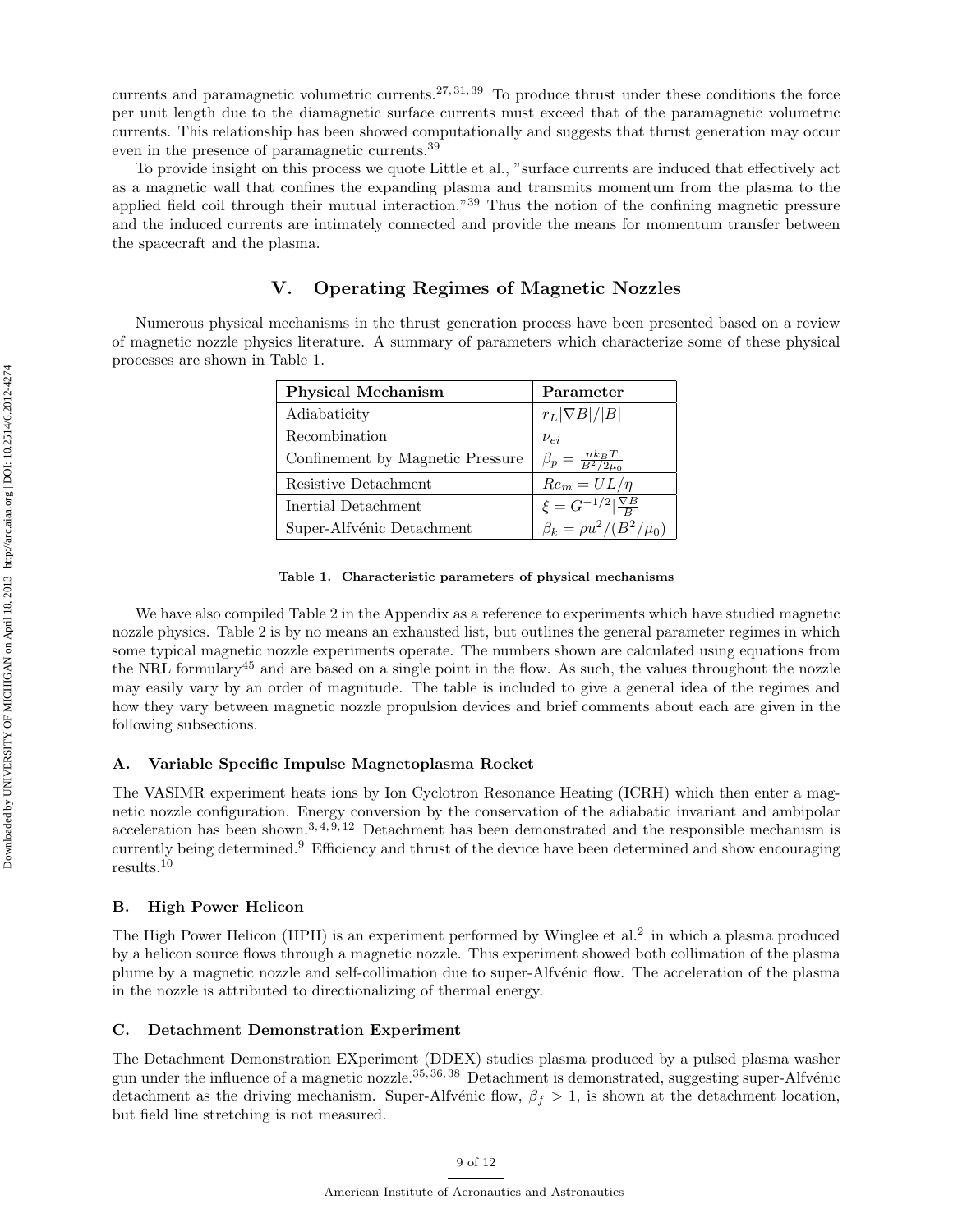# D. Helicon Double Layer Thruster

The Helicon Double Layer Thruster (HDLT) produces plasma by a helicon source which expands into a magnetic nozzle configuration.<sup>1</sup> Energy is transferred to the ions by the formation of a current-free double layer. Detachment is predicted due to ion demagnetization.

#### E. Kuriki Arc Heater

The Kuriki Arc Heater (KAH) experiment studies the flow of an arc heated plasma in a converging-diverging magnetic nozzle.<sup>15</sup> The plasma is shown to be significantly accelerated by both electric field forces and thermal energy directionalization. An energy equation is suggested that couples ion and electron energies through the electric potential. Detachment is not significantly addressed.

# F. Magnetoplasmadynamic Arcjet

The MagnetoPlasmaDynamic Arcjet (MPDA) experiment studies the flow MPD exhaust under the influence of a magnetic nozzle.18, 19 Results suggest energy conversion governed by isentropic expansion processes and not conservation of the magnetic moment. Plasma flow velocity and Mach number increase downstream as the ion temperature decreases.

# VI. Conclusion

Theoretical and computational work have defined physical mechanisms that can be used to accelerate and detach plasma in magnetic nozzles. Experiments have confirmed acceleration and detachment, but questions still remain as to which of the proposed mechanisms are responsible for this behavior. To proceed further experiments must determine which of the presented mechanisms are dominant in regimes relevant to plasma propulsion. Establishing which physical mechanisms are dominant will allow theory to predict the behavior of plasma within this regime. If the predicted behavior is then confirmed by additional experiments the physics of magnetic nozzles will be sufficiently understood for design optimization. The convergence of experimental and theoretical results is crucial to the understanding of magnetic nozzles.

# Acknowledgments

This research is funded by the NASA Space Technology Research Fellowship grant number NNX11AM98H. Partial funding was also provided by a Texas A& M Office of Graduate Studies Merit Fellowship. A special thanks to NASA, Texas A& M University, and Ad Astra Rocket Company for supporting this research.

# References

<sup>1</sup>West, M., Charles, C., and Boswell, R., "Testing a helicon double layer thruster immersed in a space-simulation chamber," Journal of Propulsion and Power , Vol. 24, No. 1, 2008, pp. 134–141.

<sup>2</sup>Winglee, R., Ziemba, T., Giersch, L., Prager, J., Carscadden, J., and Roberson, B., "Simulation and laboratory validation of magnetic nozzle effects for the high power helicon thruster," Physics of plasmas, Vol. 14, 2007, pp. 063501.

<sup>3</sup>Arefiev, A. and Breizman, B., "Theoretical components of the VASIMR plasma propulsion concept," Physics of Plasmas, Vol. 11, 2004, pp. 2942.

<sup>4</sup>Chang-Diaz, F., "The VASIMR rocket," *Scientific American*, Vol. 283, No. 5, 2000, pp. 90–97.

<sup>5</sup>Nagatomo, M., "Plasma Acceleration by High Frequency Electromagnetic Wave in Static Magnetic Field Gradient," AIAA, 1967.

 $6$ Kosmahl, H., "THREE-DIMENSIONAL PLASMA ACCELERATION THROUGH AXISYMMETRIC DIVERGING MAGNETIC FIELDS BASED ON DIPOLE MOMENT APPROXIMATION." Tech. rep., National Aeronautics and Space Administration, Cleveland, Ohio. Lewis Research Center, 1967.

<sup>7</sup>Sercel, J., "Simple model of plasma acceleration in a magnetic nozzle," AIAA, DGLR, and JSASS, 21st International Electric Propulsion Conference, Vol. 1, 1990.

8 Ilin, A.V., C. D. F. S. J. T. A. B. B. and Carter, M., "Simulations of Plasma Detachment in VASIMR," AIAA, 1999. <sup>9</sup>Squire, J., Olsen, C., D´ıaz, F., Cassady, L., Longmier, B., Ballenger, M., Carter, M., Glover, T., and McCaskill, G.,

"VASIMR® VX-200 Operation at 200 kW and Plume Measurements: Future Plans and an ISS EP Test Platform," 2011.

<sup>10</sup>Longmier, B., Cassady, L., Ballenger, M., Carter, M., Chang-Díaz, F., Glover, T., Ilin, A., McCaskill, G., Olsen, C. Squire, J., et al., "VX-200 Magnetoplasma Thruster Performance Results Exceeding Fifty-Percent Thruster Efficiency," Journal of Propulsion and Power , Vol. 27, No. 4, 2011, pp. 915.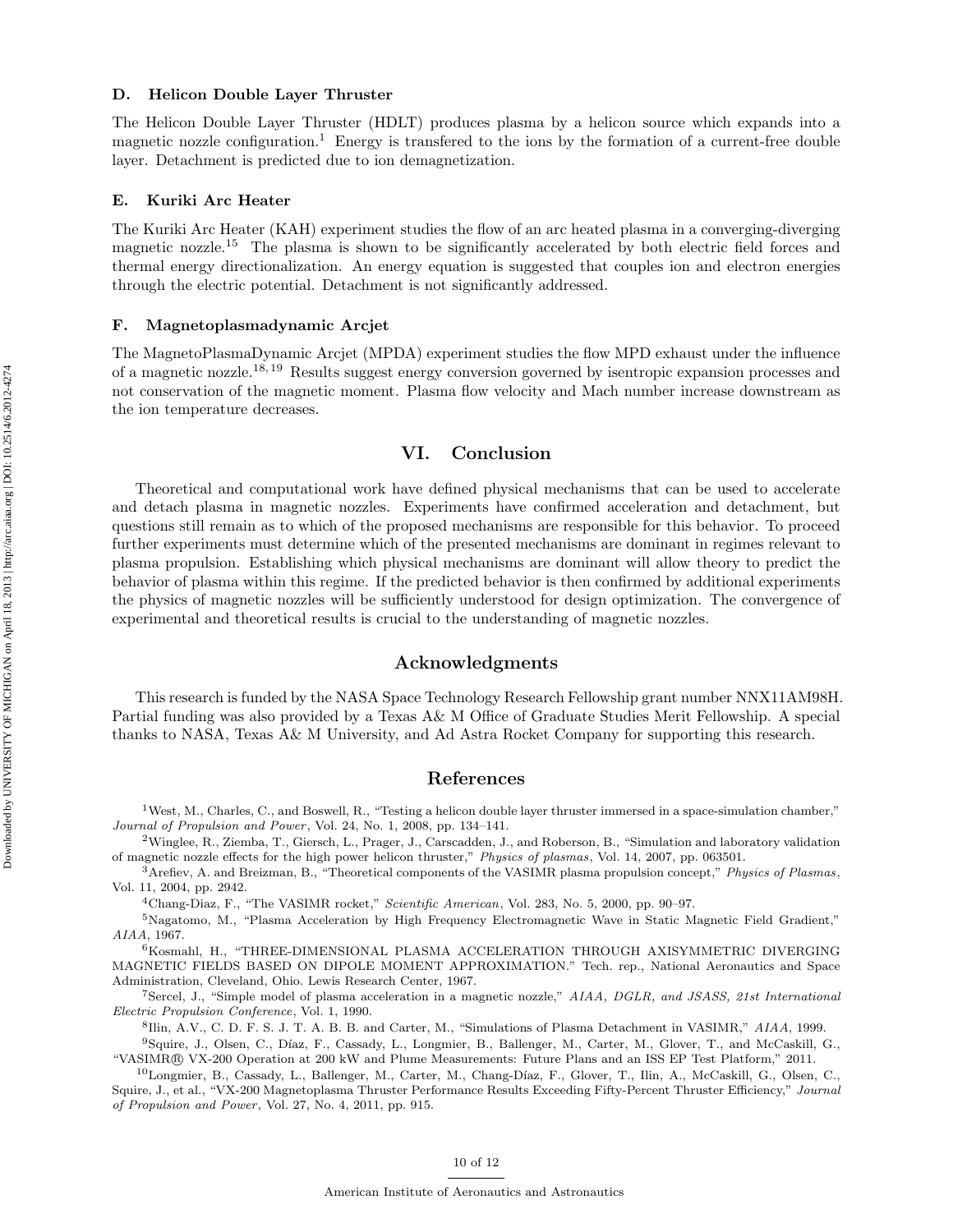<sup>11</sup>Shebalin, J., "Størmer regions for axisymmetric magnetic multipole fields," *Physics of plasmas*, Vol. 11, 2004, pp. 3472. <sup>12</sup>Longmier, B., Bering, E., Carter, M., Cassady, L., Chancery, W., Díaz, F., Glover, T., Hershkowitz, N., Ilin, A., McCaskill,

G., et al., "Ambipolar ion acceleration in an expanding magnetic nozzle," Plasma Sources Science and Technology, Vol. 20, 2011, pp. 015007.

 $13$ Cohen, S., Siefert, N., Stange, S., Boivin, R., Scime, E., and Levinton, F., "Ion acceleration in plasmas emerging from a helicon-heated magnetic-mirror device," Physics of Plasmas, Vol. 10, 2003, pp. 2593.

 $14$  Arefiev, A. and Breizman, B., "Ambipolar acceleration of ions in a magnetic nozzle," Physics of Plasmas, Vol. 15, 2008, pp. 042109.

 $15$ Kuriki, K. and Okada, O., "Experimental Study of a Plasma Flow in a Magnetic Nozzle," Physics of Fluids, Vol. 13, 1970, pp. 2262.

<sup>16</sup>Lorzel, H. and Mikellides, P., "Three-Dimensional Modeling of Magnetic Nozzle Processes," AIAA journal, Vol. 48, No. 7, 2010, pp. 1494–1503.

<sup>17</sup>Turchi, P.J., M. P. G. P. and Gerwin, R., "Numerical Simulation of Magnetic Nozzle Flow for Nuclear Fusion Space Propulsion," AIAA, 1999.

<sup>18</sup>Inutake, M., Ando, A., Hattori, K., Tobari, H., and Yagai, T., "CharacteriStics Of a SuperSOnlC Plasma FIOW in a Magnetic NOZZle," Gas, Vol. 100, pp. 1.

<sup>19</sup>Inutake, M., Hattori, K., Ando, A., Hori, F., Sugirnura, T., Fukushi, K., Ochiai, T., as aya Yamamoto, M., Yagai, T., Imasaki, A., et al., "Supersonic plasma flow in a magnetic nozzle," Proc. of the 26thIEPC.

<sup>20</sup>Moses Jr, R., Gerwin, R., and Schoenberg, K., "Resistive plasma detachment in nozzle based coaxial thrusters,"  $AIP$ Conference Proceedings, Vol. 246, 1992, p. 1293.

 $^{21}$ York, T., Mikellides, P., and Jacoby, B., "Plasma flow processes within magnetic nozzle configurations," Tech. rep. Monterey, CA (US); AIAA, 1989.

<sup>22</sup>SCHOENBERG, K., GERWIN, R., BARNES, C., HENINS, I., MAYO, R., and MOSES, R., "Coaxial plasma thrusters for high specific impulse propulsion," AIAA, NASA, and OAI, Conference on Advanced SEI Technologies, Cleveland, OH, 1991, p. 1991.

 $^{23}$ Dimov, G. and Taskaev, S., "Simulation of a supersonic plasma jet with recombination in a magnetic nozzle,"  $27th$ European Physical Society Conference on Controlled Fusion and Plasma Physics .

 $^{24}$ Cohen, S. and Paluszek, M., "The Grand Challenge- A new plasma thruster," Launchspace, Vol. 3, No. 6, 1998, pp. 46. <sup>25</sup>Hoyt, R., Scheuer, J., Schoenberg, K., Gerwin, R., Moses Jr, R., and Henins, I., "Magnetic nozzle design for coaxial plasma accelerators," Plasma Science, IEEE Transactions on, Vol. 23, No. 3, 1995, pp. 481–494.

 $^{26}$ Brenning, N., Hurtig, T., and Raadu, M., "Conditions for plasmoid penetration across abrupt magnetic barriers," *Physics* of plasmas, Vol. 12, 2005, pp. 012309.

 $^{27}$ Ahedo, E. and Merino, M., "On plasma detachment in propulsive magnetic nozzles," Physics of Plasmas, Vol. 18, 2011, pp. 053504.

<sup>28</sup>Hooper, E., "Plasma detachment from a magnetic nozzle," Journal of Propulsion and Power, Vol. 9, No. 5, 1993, pp. 757–763.

<sup>29</sup>Kaufman, D., Goodwin, D., and Sercel, J., "Plasma separation from magnetic field lines in a magnetic nozzle," 31st AIAA Aerospace Sciences Meeting and Exhibit, Vol. 1, 1993.

 $30$ Schmit, P. and Fisch, N., "Magnetic detachment and plume control in escaping magnetized plasma," Journal of Plasma Physics, Vol. 75, No. 03, 2009, pp. 359–371.

 $31$ Little, J. and Choueiri, E., "The Influence of Induced Currents on Magnetic Nozzle Acceleration and Plasma Detachment," AIAA, 2010.

 $32$ Ahedo, E. and Merino, M., "Preliminary assessment of detachment in a plasma thruster magnetic nozzle,"  $AIAA$ , 2010. 33 Arefiev, A. and Breizman, B., "Magnetohydrodynamic scenario of plasma detachment in a magnetic nozzle," Physics of plasmas, Vol. 12, 2005, pp. 043504.

 $34$ Breizman, B., Tushentsov, M., and Arefiev, A., "Magnetic nozzle and plasma detachment model for a steady-state flow," Physics of Plasmas, Vol. 15, 2008, pp. 057103.

<sup>35</sup>Deline, C., C. G. and Gilchrist, B., "Physics of Plasma Detachment in a Magnetic Nozzle," AIAA, 2006.

<sup>36</sup>Deline, C., G. B. B. R. J. J. C. G. and Dobson, C., "Simulation and measuremet of high-Beta plasma in a magnetic nozzle," AIAA, 2007.

 $37$ Little, J. and Choueiri, E., "Divergence of a Propulsive Plasma Flow Expanding through a Magnetic Nozzle,"  $31st$ International Electric Propulsion Conference, 2009.

<sup>38</sup>Deline, C., Bengtson, R., Breizman, B., Tushentsov, M., Jones, J., Chavers, D., Dobson, C., and Schuettpelz, B., "Plume detachment from a magnetic nozzle," Physics of Plasmas, Vol. 16, 2009, pp. 033502.

 $39$ Little, J. and Choueiri, E., "Plasma detachment and momentum transfer in magnetic nozzles,"  $AIAA$ , 2011.

 $^{40}$ Merino, M. and Ahedo, E., "Plasma detachment mechanisms in a magnetic nozzle,"  $AIAA$ .

 $^{41}$ Gesto, F., Blackwell, B., Charles, C., and Boswell, R., "Ion detachment in the helicon double-layer thruster exhaust beam," Journal of propulsion and power , Vol. 22, No. 1, 2006, pp. 24–30.

<sup>42</sup>Terasaka, K., Yoshimura, S., Ogiwara, K., Aramaki, M., and Tanaka, M., "Experimental studies on ion acceleration and stream line detachment in a diverging magnetic field," Physics of plasmas, Vol. 17, 2010, pp. 072106.

 $^{43}$ Kopp, R. and Pneuman, G., "Magnetic reconnection in the corona and the loop prominence phenomenon," solar Physics, Vol. 50, No. 1, 1976, pp. 85–98.

<sup>44</sup>Biskamp, D., Magnetic reconnection in plasmas, Vol. 3, Cambridge Univ Pr, 2005.

<sup>45</sup>Huba, J., "NRL: plasma formulary," Tech. rep., DTIC Document, 2004.

 $^{46}$ Araya, D.B., G. S. C. M. and Olsen, C., "Parameterization of magnetic nozzle flow physics for an in-space propulsion application," AIAA, 2011.